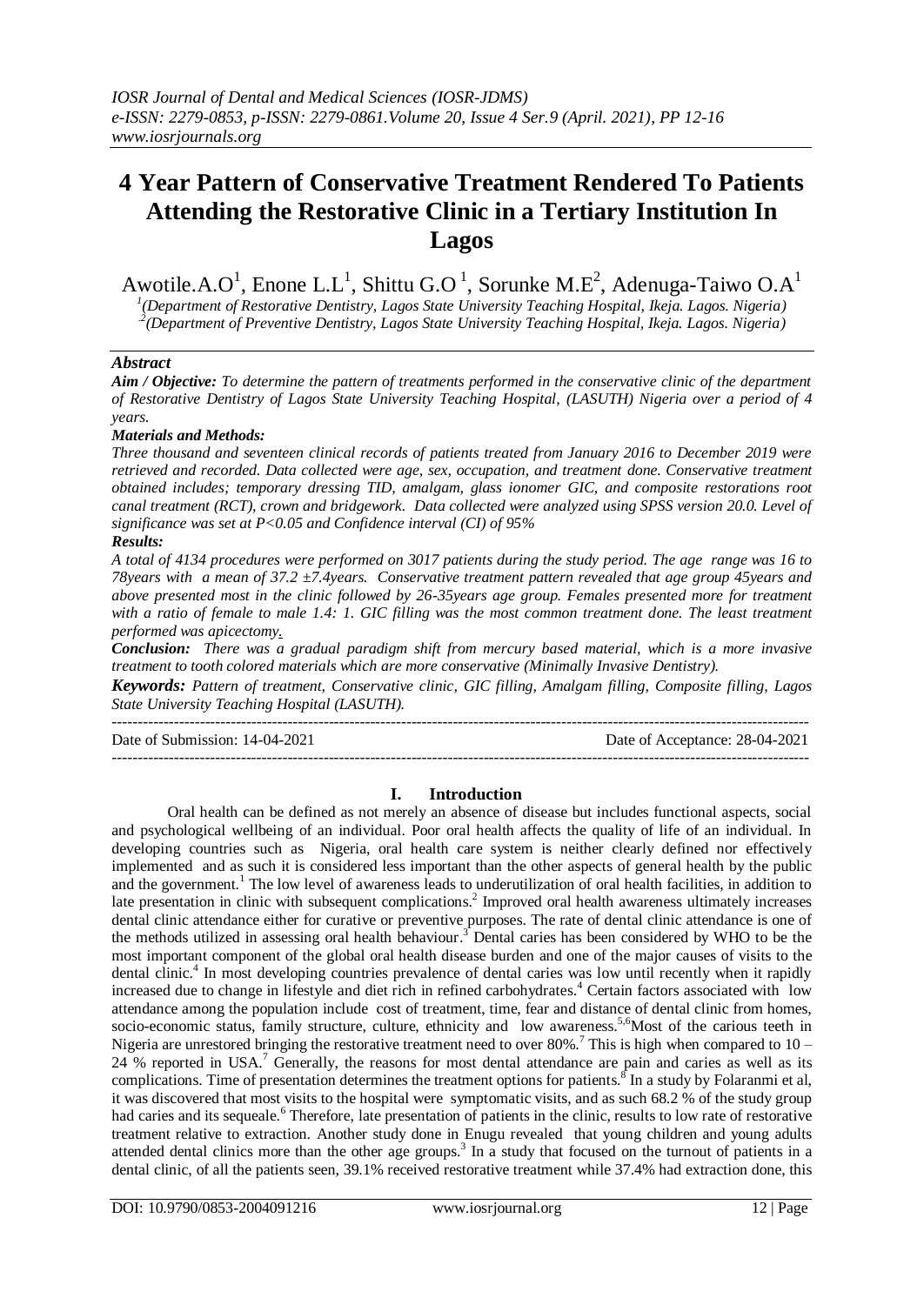was probably due to low cost of extraction or late presentation to the clinic.<sup>9</sup> In a similar study in the advanced world, carried out in a state funded primary health centre, it was reported that, of the 2782 adult patients treated, 51% had tooth restoration and 21.5% had extraction.<sup>10</sup> The type of treatment received in restorative clinic depends on the patient's symptoms, signs and diagnosis. This varies from simple Glass ionomer cement (GIC), amalgam and composite fillings to advance root canal therapy, apicectomy as well as crown and bridges. Based on the present prevailing principle of minimal invasive dentistry, there is a paradigm shift to tooth coloured restorative materials thus GIC and composite materials are gaining ground for the restoration of posterior and anterior teeth.<sup>11</sup> Despite the advocation for phasing down the use of amalgam in restoration of teeth, which was adopted in 2009 at the Geneva congress, many people in our region, Nigeria still rely more on amalgam.<sup>12</sup> In the latest report on The Minamata Convention on Mercury which was enforced in 2017, this obliged parties to take selected measures to phase down the use of dental amalgam, a common mercury containing dental filling material. Measures include setting of national objectives aimed at dental caries prevention and oral health promotion likewise encouraging insurance policies and programmes that favour the use of high-quality alternatives to dental materials (such as GIC and composite) for dental restoration.<sup>13</sup>In a study by Enabulele and Ehizele, on pattern of restoration of permanent molars, it was documented that amalgam restoration accounted for 83.5% of the restored teeth and composite, only 1.2 %.<sup>14</sup> Studies have shown that data collected from patient management systems or records are often used to describe national trends in treatment requirements of patients, monitor and negotiate contracts with health care providers (including suppliers of medical and dental materials/equipment) and finally predict future demands of patients and health providers.<sup>10</sup> In view of this the aim of this study is to determine pattern of treatments done in the conservative clinic which will inform the types of dental materials to be made readily available by the management to run a cost effective and equitable restorative clinic as well as to find out if our institution (LASUTH) is complying with the Minamata Convention shift to mercury free restorative materials in the management of affected teeth. Only a few studies have focused on the types of conservative treatments performed in restorative dentistry while the majority focused more on treatments in general dentistry. Hence this study is to determine the pattern of treatments rendered in conservative unit of restorative clinic of a tertiary hospital (LASUTH).

## **II. Material And Methods**

This was a four-year retrospective study of clinical records of patients treated in the conservative unit of the Restorative Dentistry department of the Lagos State University Teaching Hospital from January 2016 to December 2019. Data were retrieved from the daily attendance books in the clinic using convenience sampling method. Dental records considered in this study were for patients who received conservative treatments and procedures that were fully recorded in the case notes. Reviewed patients were excluded from this study. Data collected were age, sex, occupation, and treatments done on patients. The treatment assessed were the specific procedures done in the conservative unit (temporary dressing, amalgam, GIC, composite fillings, root canal treatment RCT, crown and bridge). Regarding RCT, only obturated teeth were recorded. The number of visits by the patient for RCT was not included.Data was extracted into Microsoft excel (version 2013) and analysed using SPSS for Windows Version 25.0 (SPSS Inc Chicago IIIinois, USA). Frequency and percentage were presented for categorical data while numeric variables were presented using mean and standard deviation. Association between categorical variables was assessed using Chi square test. The level of significance was set as P<0.05 at CI 95%.

# **III. Result**

4134 treatments were performed on 3017 patients with complete records for this 4 – year retrospective study. The age range was 16 to 78years. The mean age was 37.2±7.4 years. The highest number of patients was found within age group were aged 45years and above, while the least was found within age group 36-45years (Table 1).

|                   | Frequency $(n=3017)$ | Percentage $(\%)$ |
|-------------------|----------------------|-------------------|
| Age group (Years) |                      |                   |
| $16-25$           | 662                  | 21.9              |
| $26 - 35$         | 787                  | 26.1              |
| 36-45             | 627                  | 20.8              |
| $>45$             | 941                  | 31.2              |
| Gender            |                      |                   |
| Male              | 1229                 | 40.7              |
| Female            | 1788                 | 59.3              |
| Occupation        |                      |                   |
| Student           | 597                  | 19.8              |
| Trader            | 354                  | 11.7              |
| Civil servant     | 364                  | 9.7               |

**Table 1:** Socio-demographic characteristics of subjects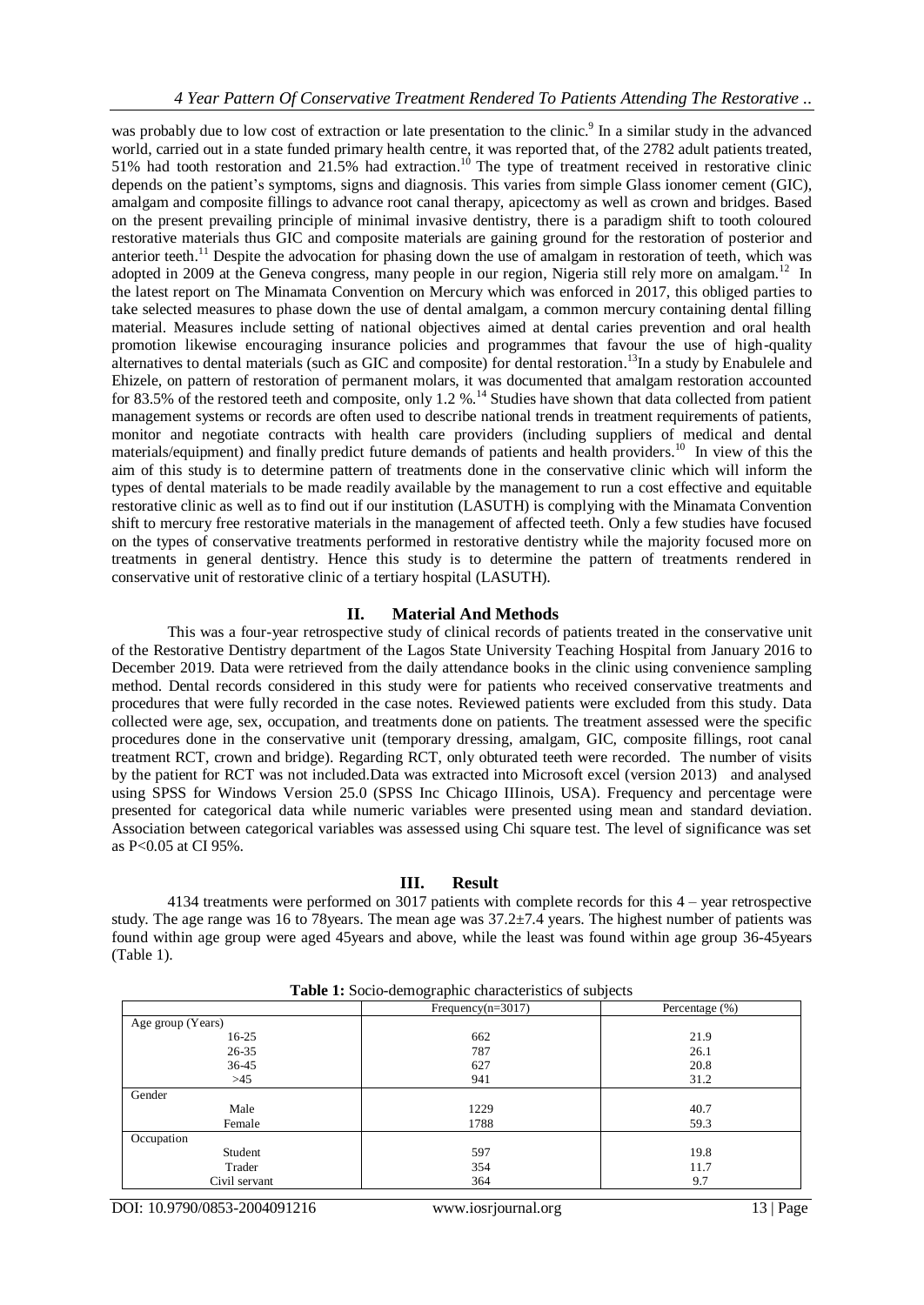*4 Year Pattern Of Conservative Treatment Rendered To Patients Attending The Restorative ..*

| Retired | 293  | 9.7  |
|---------|------|------|
| Others  | 1409 | 46.7 |
| Year    |      |      |
| 2016    | 697  | 23.1 |
| 2017    | 736  | 24.4 |
| 2018    | 861  | 28.5 |
| 2019    | 723  | 24.0 |

Throughout the 4 years of retrospective study, the number of females was constantly higher than males. The ratio of female to male was 1.4:1. GIC filling was the most common treatment done (36%), this was almost equal to the sum of amalgam (18.6%) and composite (18%) restorations. The number of amalgam, composite and RCT restorations done were almost of equal proportions. The least frequently performed treatment was apicectomy (7%) (Figure 1). **Figure 1:** Pattern of treatment performed on patients (n = 4134)



With increasing age, GIC and Composite fillings were found more in 36-45 years and above 45 years age groups (Table 2). GIC treatment was higher in females (38.3%) than males (33.1%) (Table 2).

|                  | <b>rative 2.</b> Association between age groups, genuer and treatment performed |           |           |           |            |
|------------------|---------------------------------------------------------------------------------|-----------|-----------|-----------|------------|
|                  | $16 - 25$                                                                       | 26-35     | 36-45     | $>45$     | p-value    |
| <b>Treatment</b> |                                                                                 |           |           |           |            |
| Amalgam          | 138(18.0)                                                                       | 217(28.3) | 247(32.2) | 165(21.5) | $< 0.001*$ |
| Composite        | 126(16.9)                                                                       | 179(23.6) | 188(25.2) | 253(33.9) |            |
| <b>GIC</b>       | 348(23.4)                                                                       | 131(8.8)  | 329(22.1) | 681(45.7) |            |
| <b>RCT</b>       | 207(27.3)                                                                       | 195(25.7) | 145(19.1) | 212(27.9) |            |
| Crown            | 25(18.2)                                                                        | 59(43.1)  | 33(24.1)  | 20(14.6)  |            |
| TID              | 61(29.3)                                                                        | 68(32.7)  | 58(27.9)  | 21(10.1)  |            |
| Apicectomy       | 9(32.1)                                                                         | 13(46.4)  | 4(14.3)   | 2(7.1)    |            |
|                  |                                                                                 | Male      |           | Female    |            |
| <b>Treatment</b> |                                                                                 |           |           |           |            |
| Amalgam          |                                                                                 | 365(20.1) |           | 402(17.4) | $0.001*$   |
| Composite        |                                                                                 | 310(17.1) |           | 436(18.8) |            |
| <b>GIC</b>       |                                                                                 | 601(33.1) |           | 888(38.3) |            |
| <b>RCT</b>       | 369(20.3)                                                                       |           | 390(16.8) |           |            |
| Crown            |                                                                                 | 60(3.3)   |           | 77(3.3)   |            |
| TID              | 100(5.5)                                                                        |           |           | 108(4.7)  |            |
| Apicectomy       | 13(0.7)                                                                         |           |           | 15(0.6)   |            |

**Table 2:** Association between age groups, gender and treatment performed

The number of treatments done was highest in 2018(31.4%) and lowest in 2017(15.7%) (Table 3)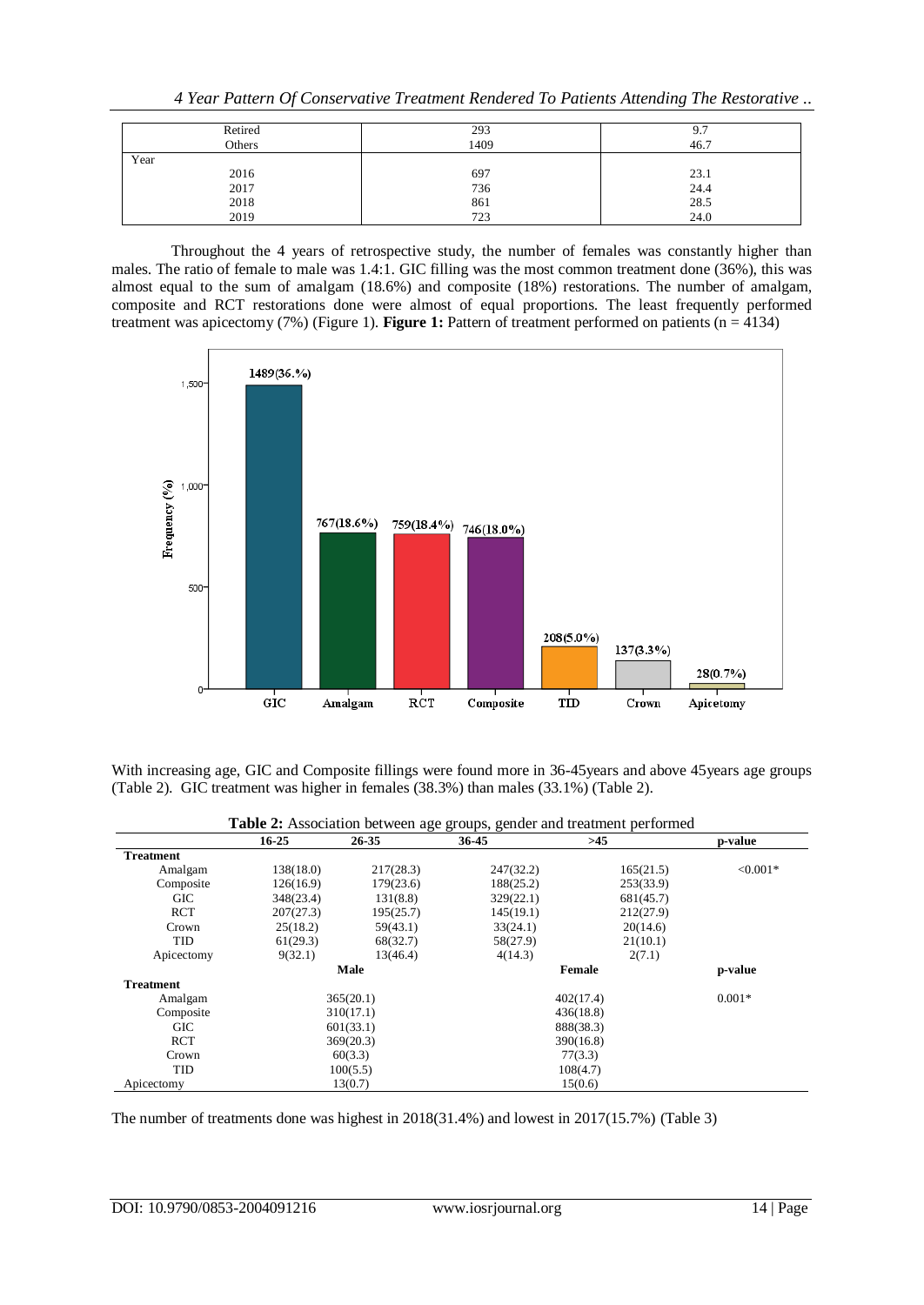| <b>Table 3:</b> Pattern of treatments performed per year |                        |                         |                         |                             |  |  |
|----------------------------------------------------------|------------------------|-------------------------|-------------------------|-----------------------------|--|--|
|                                                          | $2016(n=946)$<br>22.9% | $2017$ (n=648)<br>15.6% | $2018(n=1297)$<br>31.4% | $2019$ (n=1243)<br>$30.1\%$ |  |  |
| Gender                                                   |                        |                         |                         |                             |  |  |
| Male                                                     | 336(35.5)              | 319(49.2)               | 562(43.3)               | 601(48.8)                   |  |  |
| Female                                                   | 610(64.5)              | 329(50.8)               | 735(56.7)               | 642(51.6)                   |  |  |
| <b>Treatment</b>                                         |                        |                         |                         |                             |  |  |
| Amalgam                                                  | 176(18.6)              | 173(26.7)               | 198(15.3)               | 220(17.7)                   |  |  |
| Composite                                                | 208(22.0)              | 105(16.2)               | 300(23.1)               | 133(10.7)                   |  |  |
| <b>GIC</b>                                               | 300(31.7)              | 144(22.2)               | 460(35.5)               | 585(47.1)                   |  |  |
| <b>RCT</b>                                               | 157(16.6)              | 147(22.7)               | 248(19.1)               | 207(16.7)                   |  |  |
| Crown                                                    | 14(1.5)                | 22(3.4)                 | 49(3.8)                 | 52(4.2)                     |  |  |
| <b>TID</b>                                               | 83(8.8)                | 52(8.0)                 | 36(2.8)                 | 37(3.0)                     |  |  |
| Apicectomy                                               | 8(0.80)                | 5(0.8)                  | 6(0.5)                  | 9(0.7)                      |  |  |

## **IV. Discussion**

This study was done to determine the routinely collected data on conservative treatment performed on patients attending the Restorative department of Lagos State University Teaching Hospital (LASUTH) Ikeja in order to negotiate contracts with dental health providers, prepare budgets and make provisions for future needs of patients.

The study showed significant increase in the use of GIC and a decline in the use of amalgam. The use of GIC restoration was almost equal to the summation of that of composite and amalgam restorations. This increase occurred gradually over the years. These changes might be due to increased awareness of advantages of GIC over amalgam, the negative implications of mercury based materials resulting to the phasing down of mercury amalgam. Other factors that could contribute to this, are cost and tooth colour of the material. GIC is more aesthetic than amalgam and less expensive than composite. Its application is also easier for clinicians as per fewer procedures involved. This outcome is in alignment with the paradigm shift from the use of mercury amalgam to mercury free and more conservative materials.<sup>13</sup>

Most of the patients that presented in the clinic were above 45years and they contributed to the highest number of GIC fillings done in the clinic: 36% in 4 years. The reason may be attributed to age related lesions such as tooth wear (cervical abrasion) and root caries. This study also showed that those aged 45years and above accounted for the highest number of composite treatment and RCT. This corroborates the study done by Soban Khan et al<sup>15</sup> who recorded highest number of RCT in geriatric patients which was said to be due to increase in incidence of periodontal disease and tooth wear lesions. The result is in contrast to that of Paul Ikhadaro and Osadolor<sup>16</sup> who reported that middle aged individuals accounted for highest number of RCT.

In this study apicectomy was more prevalent among the age group of  $26 - 36$  years (46.4%), this was in agreement with the study of Ajayi et al<sup>17</sup> who discovered that age  $21 - 30$  years accounted for 67% of apicectomy in their research. Likewise the study of Ankital Agrawal<sup>18</sup> showed that 31-40 years age group had the highest prevalence of apicectomy. While age group 45 years and above was the least (7%).

Majority of subjects in this study were females (59.3%). This could be attributed to the fact that females seek for treatment due to greater interest in aesthetics and general wellbeing. This was further buttressed by the percentage of females that presented for GIC and composite fillings which were (38.3% and 18.8%) while males were  $(33.1\%$  and  $17.1\%)$  respectively. Males probably reported for treatment mainly due to pain and function. This is shown by the higher percentage of males that presented for amalgam and RCT (20.1% and 20.3%) compared to females (17.4% and 16.8%) respectively. These results were in accordance with some studies of Osadolor, Ahmed and Agrawal.<sup>18.19,20</sup>

# **V. Conclusion**

More adults (45 years and above) presented for treatment than younger age groups. There were more females (56%) than males. The most commonly performed treatment was GIC filling (36%). This was followed by amalgam (18.6%), RCT (18.4%), and Composite (18%) fillings. The least was apicectomy (0.7%). These show a gradual paradigm shift from mercury based materials, a more invasive treatment to tooth coloured materials which are more conservative procedures (Minimally invasive dentistry). This study will aid budget planning and improve the efficiency of health service delivery.

# **VI. Limitations**

There were limitations of incomplete records which is typical of retrospective researches but this was considered and compensated for in this study by the large sample size of over 4 years retrospective study thus boosting the validity of the study.